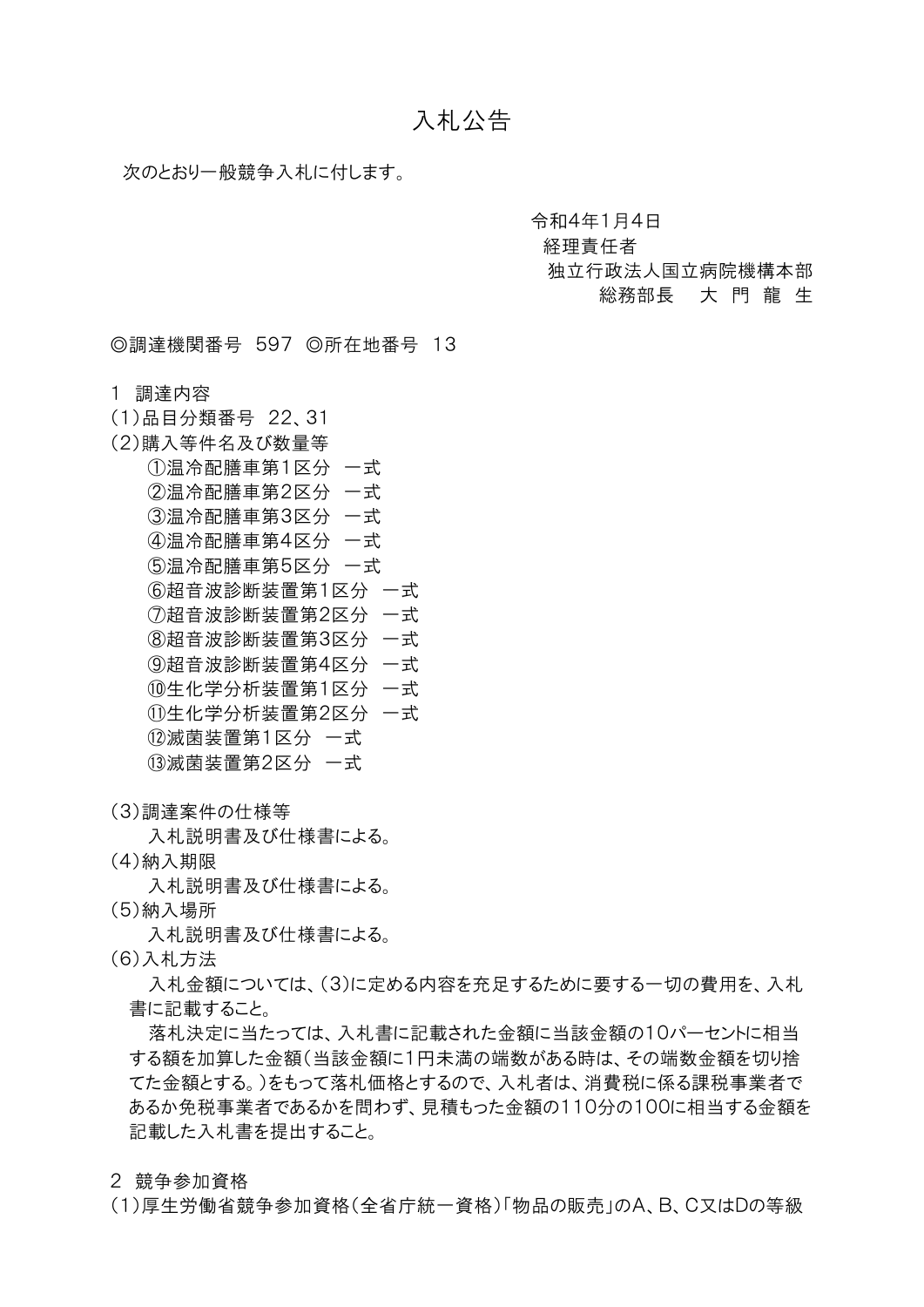に格付けされ、各機器を納入する病院が所在する地域の競争参加資格を有する者であ ること。

- (2)独立行政法人国立病院機構契約事務取扱細則(以下「契約細則」という。)第5条の 規定に該当しない者であること。なお、未成年者、被保佐人又は被補助人であっても、契 約締結のために必要な同意を得ているものは、同条中、特別の理由がある場合に該当す る。
- (3)契約細則第6条の規定に該当しない者であること。
- (4)契約細則第4条の規定に基づき、経理責任者が定める資格を有する者であること。

3 入札書の提出場所等

(1)入札説明書等の交付場所、入札書の提出場所及び問合せ先

〒152-8621

東京都目黒区東が丘2丁目5番21号

独立行政法人国立病院機構本部 財務部整備課施設整備設計室 医療機器班 電話 03-5712-5086

(2)入札説明書の交付方法

上記「3(1)」の交付場所にて交付する。

- (3)入札書等の受領期限 令和4年2月24日(木)17時00分 (郵送する場合には受領期限までに必着のこと)
- (4)開札の日時及び場所 令和4年2月25日(金)10:30から順次 国立病院機構本部会議室12(1F) ※ 入札の進行によっては、時間が前後する可能性がある。
- 4 その他
- (1)入札及び契約手続に使用する言語及び通貨 日本語及び日本国通貨
- (2)入札保証金及び契約保証金 免除
- (3)入札者に要求される事項

この一般競争に参加を希望する者は、封印した入札書に本公告に示した調達案件に 対応できることを証明する書類を添付して入札書の受領期間内までに提出しなければな らない。

なお、入札者は、開札日の前日までの間において、経理責任者から上記証明となるも のについて説明を求められた場合には、これに応じなければならない。

(4)入札の無効

本公告に示した競争参加資格のない者の提出した入札書、入札者に求められる義務 を履行しなかった者の提出した入札書は無効とする。

- (5)契約書作成の要否 要
- (6)落札者の決定方法

本公告に示した業務を遂行できると経理責任者が判断した資料を添付して入札書を 提出した入札者であって、契約細則第21条の規定に基づいて作成された予定価格の制 限の範囲内で最低価格をもって有効な入札を行った入札者を落札者とする。

(7)詳細は入札説明書による。